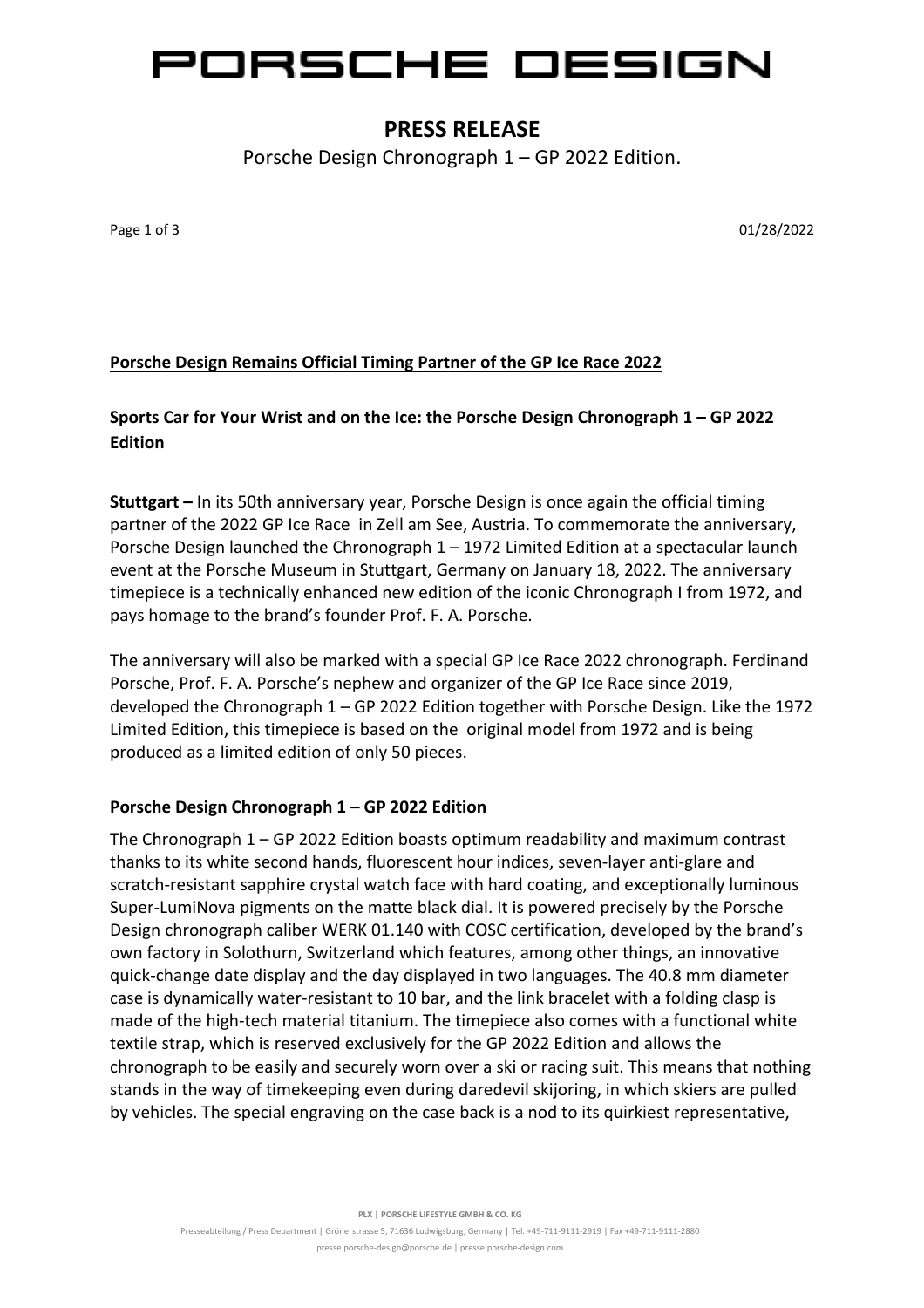

## **PRESS RELEASE**

Porsche Design Chronograph 1 – GP 2022 Edition.

Page 2 of 3 01/28/2022

the Fetzenflieger. It pays homage to Otto Mathé, who crossed the finish line first in record time in 1956 in a self-built car based on a Porsche.

#### **Porsche Design - Official Timing Partner of the GP Ice Race 2022**

In its 50th anniversary year, Porsche Design remains the official timing partner of the 2022 GP Ice Race. The race originated some 70 years ago, in the early years of mass motorization when humankind's dream of going faster and farther than ever before was afforded a vehicle – the race car. In keeping with this sentiment, Professor Ferdinand Alexander Porsche created the first sports car for the wrist in 1972 – the iconic matte black Chronograph I, which, as the first Porsche Design product, marked the founding year of the design studio. For some in the watchmaking world, it was a black day when the Chronograph 1 was unveiled with its unmistakable, entirely black dial. The Chronograph I was the world's first all-black wristwatch. It was the first time the designer had succeeded in transferring the design, aesthetics, and functionality of a sports car to a watch.

In 1974, Prof. F. A. Porsche and his design studio moved from Stuttgart back to Zell am See in Austria, the family's ancestral home. In the decades that followed, numerous pioneering Porsche Design watch models were created there, which have been developed and manufactured in the brand's own Swiss timepieces factory in Solothurn since 2014.

#### **The GP Ice Race**

In 2019, the legendary ice race returned to Zell am See – and in winter 2022, nothing will be left to chance when it comes to form, function, and fantastic driving. Ferdinand Porsche and Constantin Klein, CEO of GP Ice Race, have big plans. The values that the GP Ice Race has always stood for, tradition and innovation, will now be joined by another mission that is very close to the initiators' hearts – the Ice Race is to become a synonym for sustainable motorsport and future-oriented mobility. Very much in keeping with Prof. F. A. Porsche, who likewise always left his unique designs as a legacy for tomorrow's world.